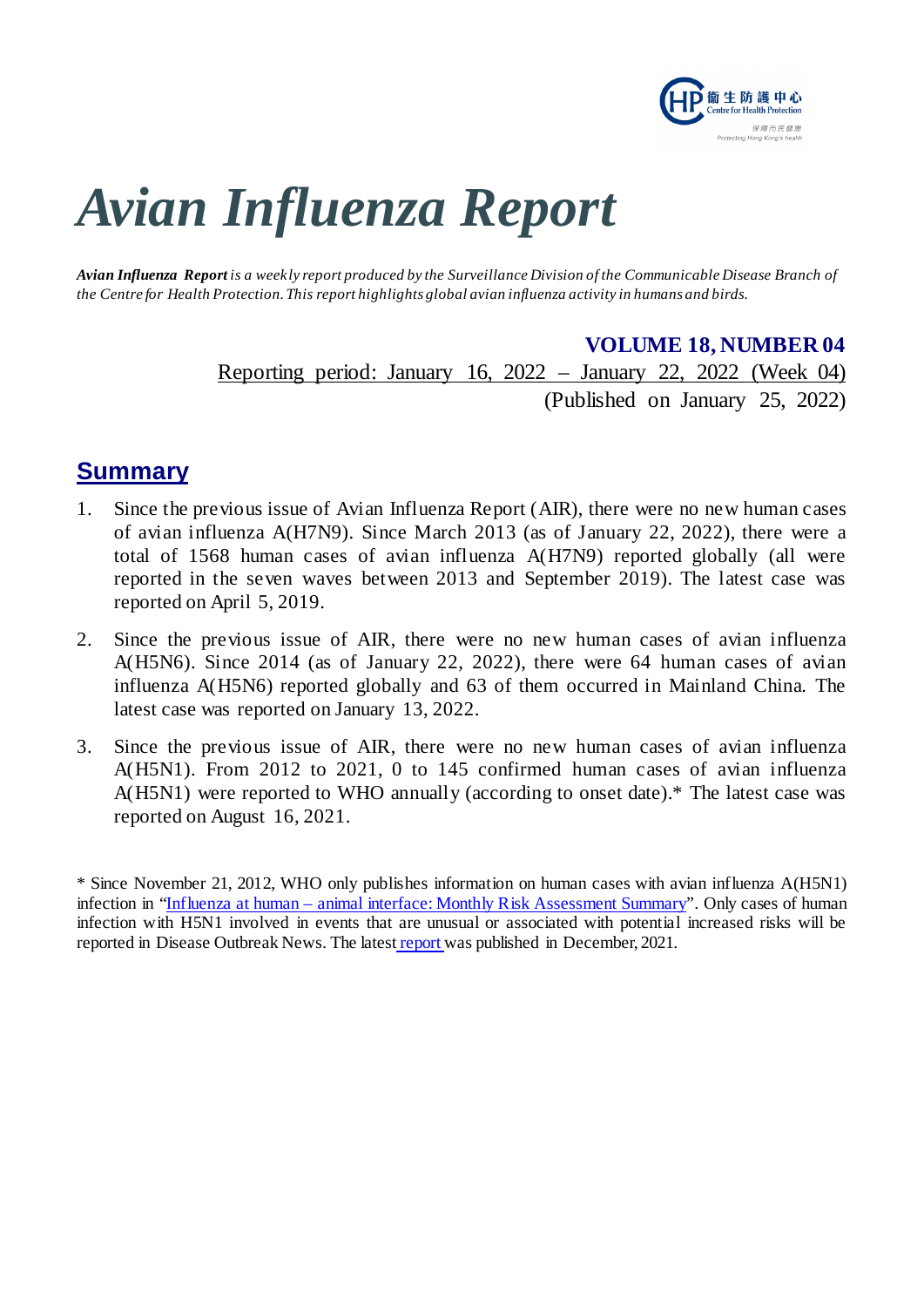# **This week's highlights**

(Sources: WHO, NHC, Mainland health authorities, Ministry of Agriculture of the People's Republic of China, Centre for Health Protection (CHP) and World Organisation for Animal Health (OIE))

## *Table 1.* **Hong Kong: Confirmed human cases of avian influenza A(H5N1 / H5N6 / H7N9) since previous issue of AIR**

|                                | No. of H <sub>5</sub> cases<br>(No. of deaths) | No. of H7N9 cases<br>(No. of deaths) | <b>De tails</b> |
|--------------------------------|------------------------------------------------|--------------------------------------|-----------------|
| In this<br>reporting<br>period | 0(0)                                           | 0(0)                                 | ۰               |

## *Table 2.* **Outside Hong Kong: Confirmed human cases of avian influenza A(H5N1 / H5N6 / H7N9) since previous issue of AIR**

| Date of<br>report | Country | Province /<br>Region | $\vert$ District / City $\vert$ Sex $\vert$ | Age                      | <b>Condition at time</b><br>of reporting | Subtype of<br>virus |
|-------------------|---------|----------------------|---------------------------------------------|--------------------------|------------------------------------------|---------------------|
|                   |         |                      |                                             | $\overline{\phantom{0}}$ |                                          |                     |

## *Table 3.* **Confirmed human cases of avian influenza A(H5N1) reported to WHO / NHC since 2003 (by onset date) §**

| Year    | <b>Cases</b>     | <b>Deaths</b>    | Case fatality rate |
|---------|------------------|------------------|--------------------|
| 2003    | $\overline{4}$   | $\overline{4}$   | 100%               |
| 2004    | 46               | 32               | 69.6%              |
| 2005    | 98               | 43               | 43.9%              |
| 2006    | 115              | 79               | 68.7%              |
| 2007    | 88               | 59               | 67.0%              |
| 2008    | 44               | 33               | 75.0%              |
| 2009    | 73               | 32               | 43.8%              |
| 2010    | 48               | 24               | 50.0%              |
| 2011    | 62               | 34               | 54.8%              |
| 2012    | 32               | 20               | 62.5%              |
| 2013    | 39               | 25               | 64.1%              |
| 2014    | 52               | 22               | 42.3%              |
| 2015    | 145              | 42               | 29.0%              |
| 2016    | 10               | 3                | 30.0%              |
| 2017    | $\overline{4}$   | $\overline{2}$   | 50.0%              |
| 2018    | $\boldsymbol{0}$ | $\boldsymbol{0}$ | 0%                 |
| 2019    |                  | $\mathbf{1}$     | 100%               |
| 2020    |                  | $\boldsymbol{0}$ | 0%                 |
| 2021    |                  | $\mathbf{1}$     | 100%               |
| 2022    | $\overline{0}$   | $\overline{0}$   | 0%                 |
| Overall | 863              | 456              | 52.8%              |

§ Further breakdown by countries is available at [WHO](https://www.who.int/publications/m/item/cumulative-number-of-confirmed-human-cases-for-avian-influenza-a(h5n1)-reported-to-who-2003-2021-13-december-2021) website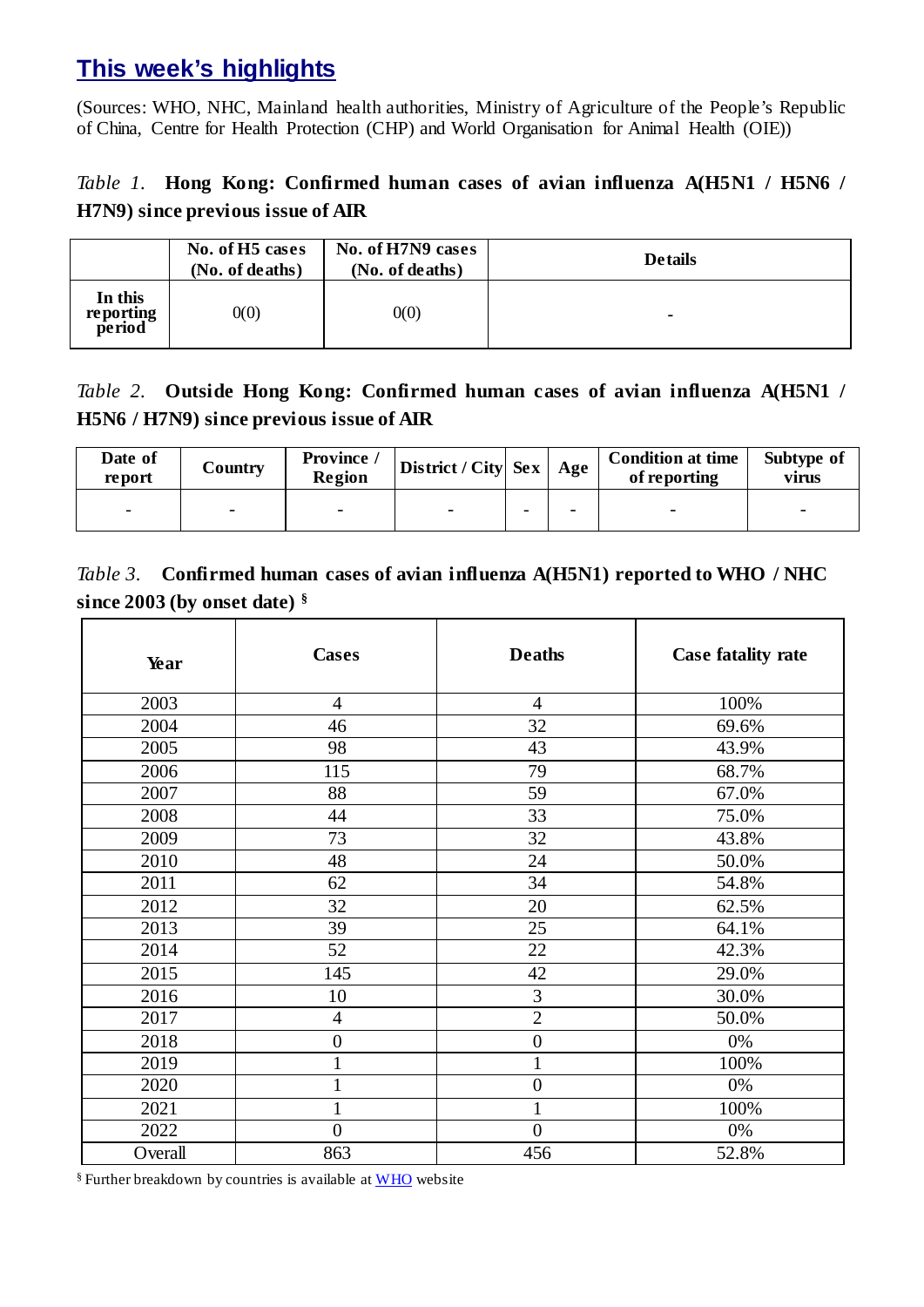| $\frac{1}{2}$ = $\frac{1}{2}$ $\frac{1}{2}$ $\frac{1}{2}$ $\frac{1}{2}$ $\frac{1}{2}$ $\frac{1}{2}$ $\frac{1}{2}$ $\frac{1}{2}$ $\frac{1}{2}$ $\frac{1}{2}$ $\frac{1}{2}$ $\frac{1}{2}$ $\frac{1}{2}$ $\frac{1}{2}$ $\frac{1}{2}$ $\frac{1}{2}$ $\frac{1}{2}$ $\frac{1}{2}$ $\frac{1}{2}$ $\frac{1}{2}$ $\frac{1}{2}$<br><b>Countries /Areas</b> | Cumulative no. of cases<br>(December 2003 to January 2022) | No. of recent cases<br>(September 2021 to January 2022) |
|--------------------------------------------------------------------------------------------------------------------------------------------------------------------------------------------------------------------------------------------------------------------------------------------------------------------------------------------------|------------------------------------------------------------|---------------------------------------------------------|
|                                                                                                                                                                                                                                                                                                                                                  |                                                            |                                                         |
| Azerbaijan                                                                                                                                                                                                                                                                                                                                       | 8                                                          |                                                         |
| Bangladesh                                                                                                                                                                                                                                                                                                                                       | 8                                                          | 0                                                       |
| Cambodia                                                                                                                                                                                                                                                                                                                                         | 56                                                         | $\overline{0}$                                          |
| Canada                                                                                                                                                                                                                                                                                                                                           |                                                            | 0                                                       |
| Mainland China                                                                                                                                                                                                                                                                                                                                   | 53#                                                        | 0                                                       |
| Djibouti                                                                                                                                                                                                                                                                                                                                         |                                                            | 0                                                       |
| Egypt                                                                                                                                                                                                                                                                                                                                            | 359                                                        | $\overline{0}$                                          |
| India                                                                                                                                                                                                                                                                                                                                            |                                                            | $\pmb{0}$                                               |
| Indonesia                                                                                                                                                                                                                                                                                                                                        | 200                                                        | $\overline{0}$                                          |
| Iraq                                                                                                                                                                                                                                                                                                                                             | 3                                                          | $\overline{0}$                                          |
| Lao People's                                                                                                                                                                                                                                                                                                                                     |                                                            |                                                         |
| Democratic                                                                                                                                                                                                                                                                                                                                       | 3                                                          | 0                                                       |
| Republic                                                                                                                                                                                                                                                                                                                                         |                                                            |                                                         |
| Myanmar                                                                                                                                                                                                                                                                                                                                          |                                                            | $\overline{0}$                                          |
| Nepal                                                                                                                                                                                                                                                                                                                                            |                                                            | 0                                                       |
| Nigeria                                                                                                                                                                                                                                                                                                                                          |                                                            | 0                                                       |
| Pakistan                                                                                                                                                                                                                                                                                                                                         | 3                                                          | 0                                                       |
| Thailand                                                                                                                                                                                                                                                                                                                                         | 25                                                         | $\boldsymbol{0}$                                        |
| Turkey                                                                                                                                                                                                                                                                                                                                           | 12                                                         | 0                                                       |
| Vietnam                                                                                                                                                                                                                                                                                                                                          | 127                                                        | 0                                                       |
| Overall                                                                                                                                                                                                                                                                                                                                          | 863                                                        | 0                                                       |

*Table 4.* **Confirmed human cases of avian influenza A(H5N1) reported to WHO / NHC since 2003 (by date of reporting)**

# Including two cases from Mainland China detected in Hong Kong

|  | <i>Table 5.</i> Cumulative numbers of confirmed cases of human infection with avian |  |  |  |  |  |
|--|-------------------------------------------------------------------------------------|--|--|--|--|--|
|  | influenza A(H5N6) since 2014 and since January 2022 respectively                    |  |  |  |  |  |

| Confirmed H5N6 human cases have<br>been reported in the following<br>countries / areas |                                     | Cumulative no. of cases<br>since 2014<br>(64 cases in total)<br>(as of January 22, 2022) | Cumulative no. of cases<br>since January 2022<br>(6 cases in total)<br>(as of January 22, 2022) |
|----------------------------------------------------------------------------------------|-------------------------------------|------------------------------------------------------------------------------------------|-------------------------------------------------------------------------------------------------|
|                                                                                        | Guangdong Province                  | 13                                                                                       |                                                                                                 |
|                                                                                        | Guangxi Zhuang<br>Autonomous Region | 13                                                                                       | 2                                                                                               |
|                                                                                        | Hunan Province                      | 13                                                                                       | $\overline{0}$                                                                                  |
|                                                                                        | Sichuan Province                    | 9                                                                                        | $\overline{2}$                                                                                  |
|                                                                                        | Chongqing Municipality              | 3                                                                                        | $\overline{0}$                                                                                  |
|                                                                                        | Anhui Province                      | $\overline{2}$                                                                           | $\overline{0}$                                                                                  |
|                                                                                        | Jiangsu Province                    | $\overline{2}$                                                                           | $\overline{0}$                                                                                  |
|                                                                                        | Yunnan Province                     | $\overline{2}$                                                                           | 0                                                                                               |
|                                                                                        | Beijing Municipality                |                                                                                          | 0                                                                                               |
|                                                                                        | Fujian Province                     |                                                                                          | $\Omega$                                                                                        |
|                                                                                        | Guizhou Province                    |                                                                                          | $\theta$                                                                                        |
|                                                                                        | Hubei Province                      |                                                                                          | $\Omega$                                                                                        |
|                                                                                        | Jiangxi Province                    | $1*$                                                                                     | 0                                                                                               |
|                                                                                        | Zhejiang Province                   |                                                                                          |                                                                                                 |
|                                                                                        | Lao People's Democratic Republic    |                                                                                          | 0                                                                                               |

\* Imported case from Guangdong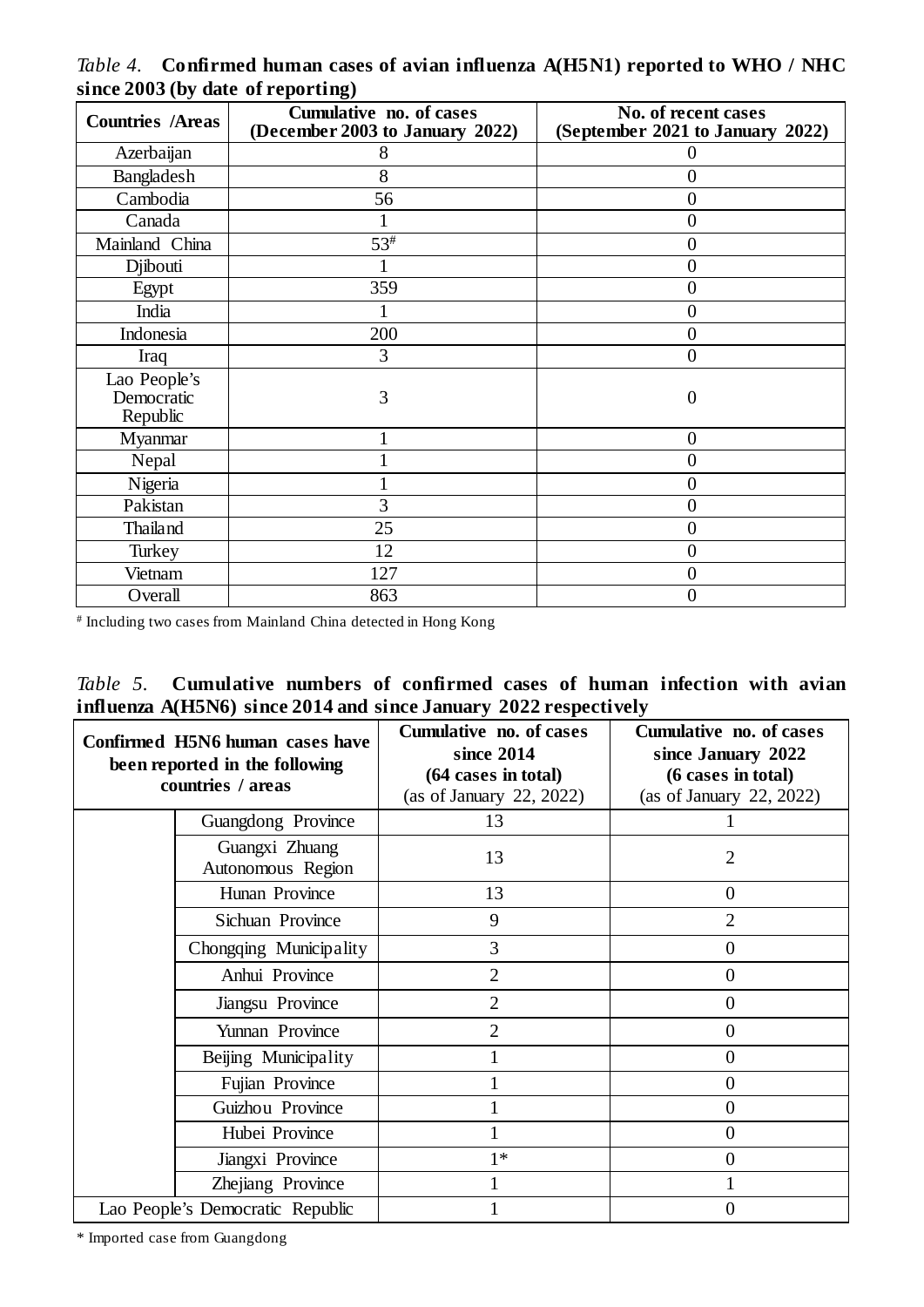| Confirmed H7N9 human cases have<br>been reported in the following<br>countries / areas |                                     | <b>Cumulative no. of cases</b><br>since 2013<br>(1568 cases in total)<br>(as of January 22, 2022) | <b>Cumulative no. of cases</b><br>since October 2021<br>$(0 \text{ case in total})$<br>(as of January 22, 2022) |  |
|----------------------------------------------------------------------------------------|-------------------------------------|---------------------------------------------------------------------------------------------------|-----------------------------------------------------------------------------------------------------------------|--|
|                                                                                        | Zhejiang Province                   | 310                                                                                               | $\boldsymbol{0}$                                                                                                |  |
|                                                                                        | Guangdong Province                  | 259                                                                                               | $\boldsymbol{0}$                                                                                                |  |
|                                                                                        | Jiangsu Province                    | 252                                                                                               | $\boldsymbol{0}$                                                                                                |  |
|                                                                                        | Fujian Province                     | 108                                                                                               | $\boldsymbol{0}$                                                                                                |  |
|                                                                                        | Anhui Province                      | 99                                                                                                | $\boldsymbol{0}$                                                                                                |  |
|                                                                                        | <b>Hunan Province</b>               | 95                                                                                                | $\overline{0}$                                                                                                  |  |
|                                                                                        | Shanghai Municipality               | 57                                                                                                | $\boldsymbol{0}$                                                                                                |  |
|                                                                                        | Jiangxi Province                    | 52                                                                                                | $\boldsymbol{0}$                                                                                                |  |
|                                                                                        | Sichuan Province                    | 38                                                                                                | $\overline{0}$                                                                                                  |  |
|                                                                                        | Beijing Municipality                | 35                                                                                                | $\mathbf{0}$                                                                                                    |  |
|                                                                                        | Guangxi Zhuang<br>Autonomous Region | 31                                                                                                | $\boldsymbol{0}$                                                                                                |  |
|                                                                                        | Hubei Province                      | 31                                                                                                | $\mathbf{0}$                                                                                                    |  |
|                                                                                        | Hebei Province                      | 29                                                                                                | $\mathbf{0}$                                                                                                    |  |
| Mainland                                                                               | <b>Henan Province</b>               | 28                                                                                                | $\boldsymbol{0}$                                                                                                |  |
| China                                                                                  | <b>Shandong Province</b>            | 28                                                                                                | $\overline{0}$                                                                                                  |  |
|                                                                                        | Guizhou Province                    | 20                                                                                                | $\boldsymbol{0}$                                                                                                |  |
|                                                                                        | Xinjiang Uygur<br>Autonomous Region | 14                                                                                                | $\boldsymbol{0}$                                                                                                |  |
|                                                                                        | Chongqing Municipality              | 9                                                                                                 | $\overline{0}$                                                                                                  |  |
|                                                                                        | Yunnan Province                     | $8\,$                                                                                             | $\boldsymbol{0}$                                                                                                |  |
|                                                                                        | Shaanxi Province                    | $\tau$                                                                                            | $\mathbf{0}$                                                                                                    |  |
|                                                                                        | <b>Gansu Province</b>               | 6                                                                                                 | $\boldsymbol{0}$                                                                                                |  |
|                                                                                        | Liaoning Province                   | 5                                                                                                 | $\boldsymbol{0}$                                                                                                |  |
|                                                                                        | Tianjin Municipality                | 5                                                                                                 | $\boldsymbol{0}$                                                                                                |  |
|                                                                                        | Jilin Province                      | 3                                                                                                 | $\boldsymbol{0}$                                                                                                |  |
|                                                                                        | Shanxi Province                     | 3                                                                                                 | $\boldsymbol{0}$                                                                                                |  |
|                                                                                        | <b>Tibet Autonomous Region</b>      | 3                                                                                                 | $\boldsymbol{0}$                                                                                                |  |
|                                                                                        | Inner Mongolia<br>Autonomous Region | $\overline{2}$                                                                                    | $\boldsymbol{0}$                                                                                                |  |
|                                                                                        | Hong Kong                           | $21*$                                                                                             | $\boldsymbol{0}$                                                                                                |  |
|                                                                                        | Taiwan                              | $5*$                                                                                              | $\boldsymbol{0}$                                                                                                |  |
|                                                                                        | Canada                              | $2*$                                                                                              | $\overline{0}$                                                                                                  |  |
|                                                                                        | Macao                               | $2^{\#}$                                                                                          | $\boldsymbol{0}$                                                                                                |  |
|                                                                                        | Malaysia                            | $1*$                                                                                              | $\boldsymbol{0}$                                                                                                |  |

*Table 6.* **Cumulative numbers of confirmed cases of human infection with avian influenza A(H7N9) since 2013 and since October 2021 respectively**

\* All cases imported from Mainland China

# The latest case imported from Mainland China

|  | <i>Table 7.</i> Confirmed human cases of avian influenza A infections other than avian   |  |  |  |  |  |
|--|------------------------------------------------------------------------------------------|--|--|--|--|--|
|  | influenza $A(H5N1 / H5N6 / H7N9)$ reported in the past 6 months (as of January 24, 2022) |  |  |  |  |  |

|                                | <b>Place of</b><br>occurrence   | No. of cases<br>No. of<br>deaths) | <b>Details</b>                                    |
|--------------------------------|---------------------------------|-----------------------------------|---------------------------------------------------|
| In this<br>reporting<br>period | <b>Mainland</b><br><b>China</b> | 1(0)                              | Avian influenza A(H9N2)<br><b>Anhui Province:</b> |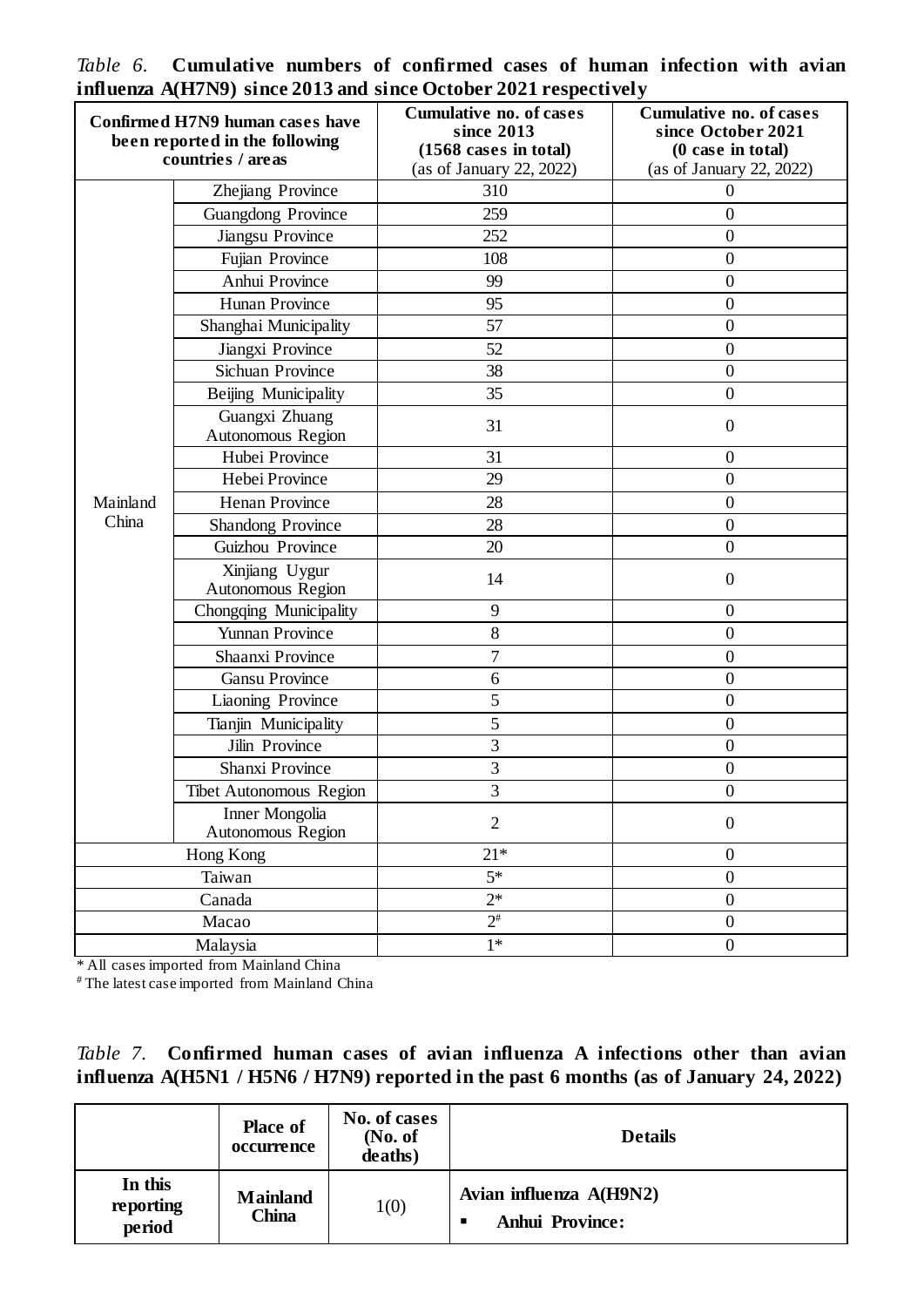|                                                                                    | <b>Place of</b><br>occurrence   | No. of cases<br>(No. of<br>deaths) | <b>Details</b>                                                                                                                                                                                                                                                                                                                                                                                                                                                                                                                                                                                                                                                                                                                                                                                                                      |  |  |  |
|------------------------------------------------------------------------------------|---------------------------------|------------------------------------|-------------------------------------------------------------------------------------------------------------------------------------------------------------------------------------------------------------------------------------------------------------------------------------------------------------------------------------------------------------------------------------------------------------------------------------------------------------------------------------------------------------------------------------------------------------------------------------------------------------------------------------------------------------------------------------------------------------------------------------------------------------------------------------------------------------------------------------|--|--|--|
|                                                                                    |                                 |                                    | A 5-year-old boy with onset<br>$\Box$<br>on<br>November 13, 2021.                                                                                                                                                                                                                                                                                                                                                                                                                                                                                                                                                                                                                                                                                                                                                                   |  |  |  |
| <b>Previously</b><br>reported cases<br>(onset/reported<br>in the past 6<br>months) | <b>Mainland</b><br><b>China</b> | 10(1)                              | Avian influenza A(H9N2):<br><b>Hunan Province:</b><br>A 20-month-old girl with onset on<br>α<br>August 23, 2021.<br><b>Guizhou Province:</b><br>п<br>A 11-year-old boy with onset on<br>α<br>September 6, 2021.<br>A 39-year-old male with onset on<br>п<br>October 29, 2021.<br><b>Guangdong Province:</b><br>п<br>A 3-year-old girl with onset<br>α<br>on<br>September 26, 2021.<br>A 7-year-old boy with onset<br>α<br>on<br>November 28, 2021.<br>A 7-year-old girl<br>with<br>onset<br>α<br>on<br>December 6, 2021.<br><b>Jiangsu Province:</b><br>A 7-year-old girl with<br>α<br>onset<br>on<br>November 27, 2021.<br><b>Hubei Province:</b><br>■<br>A 3-year-old girl with onset<br>α<br>on<br>December 7, 2021.<br>A 3-year-old boy with onset<br>α<br>on<br>December 13, 2021.<br><b>Guangxi Zhuang Autonomous Region:</b> |  |  |  |
|                                                                                    |                                 |                                    | A 14-year-old girl with onset<br>α<br>on<br>December 9, 2021.                                                                                                                                                                                                                                                                                                                                                                                                                                                                                                                                                                                                                                                                                                                                                                       |  |  |  |

#### *Table 8.* **Hong Kong: Confirmed reports of avian influenza A(H5) or avian influenza A(H7N9) in poultry / wild birds / environmental samples since 2015**

|                                | No. of reports of H5<br>in poultry / wild<br>birds /<br>environmental<br>samples | No. of reports of<br>H7N9 in poultry /<br>wild birds /<br>environmental<br>samples | <b>Details</b>                                                                                                                                 |
|--------------------------------|----------------------------------------------------------------------------------|------------------------------------------------------------------------------------|------------------------------------------------------------------------------------------------------------------------------------------------|
| In this<br>reporting<br>period | $1*$                                                                             | $\theta$                                                                           | Avian influenza A(H5):<br>A carcass of a Eurasian<br>Curlew found in the Mai Po<br>Nature Reserve was suspected<br>be positive for avian<br>to |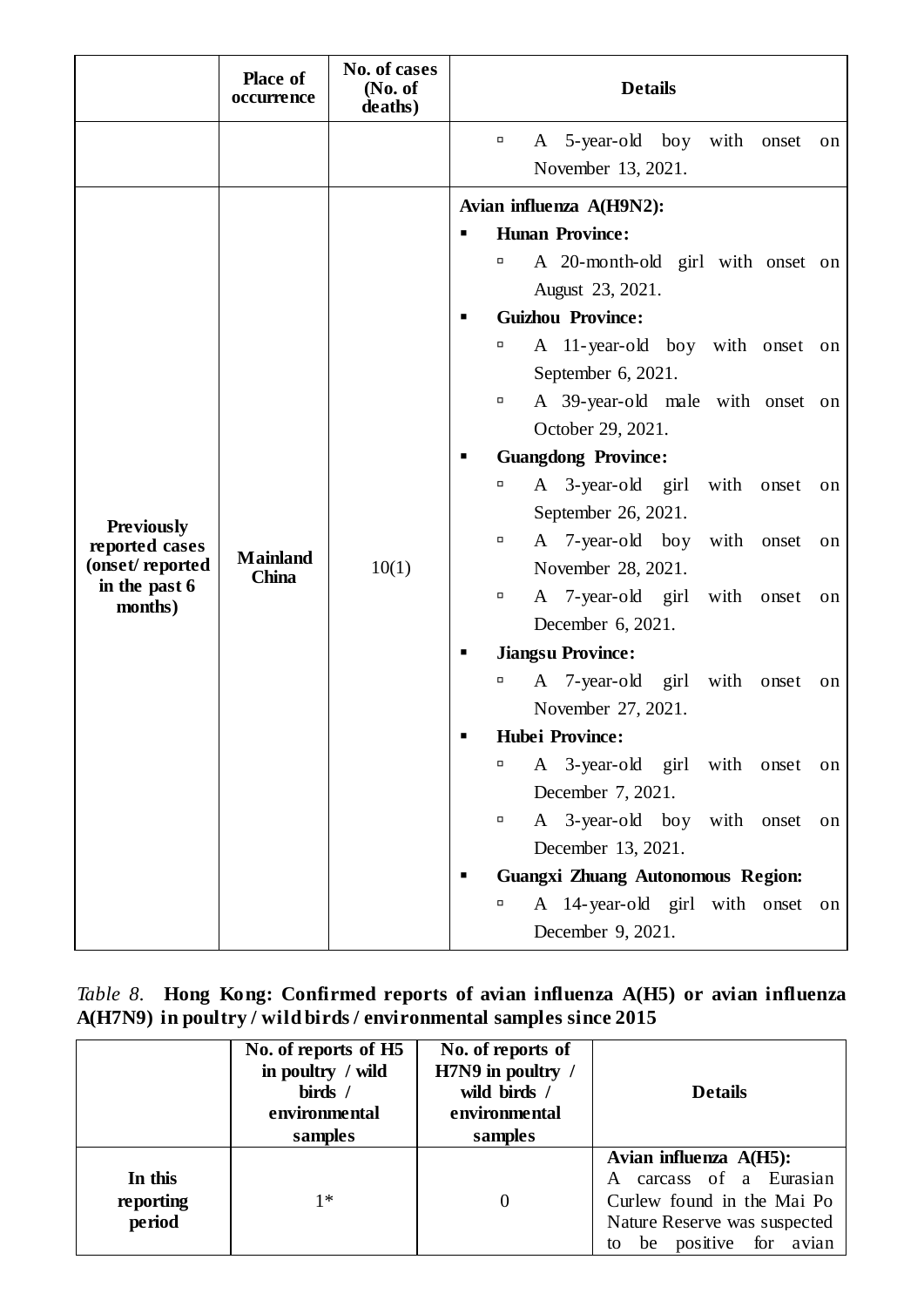|                                                                                        | No. of reports of H5<br>in poultry / wild<br>birds /<br>environmental<br>samples | No. of reports of<br>H7N9 in poultry /<br>wild birds /<br>environmental<br>samples | <b>Details</b>                                                                  |
|----------------------------------------------------------------------------------------|----------------------------------------------------------------------------------|------------------------------------------------------------------------------------|---------------------------------------------------------------------------------|
|                                                                                        |                                                                                  |                                                                                    | influenza<br>$A(H5)$ .<br>Further<br>confirmatory tests are being<br>conducted. |
| <b>Previously</b><br>reported cases<br>since 2015<br>(before this<br>reporting period) | $19*$                                                                            | $1^{\#}$                                                                           |                                                                                 |

Carcass [of a peregrine falcon found in Yuen Long](http://www.info.gov.hk/gia/general/201504/16/P201504160731.htm) on April 9, 2015 (H5N6) [Carcass of an oriental magpie robin found in Sai Kung on April 29, 2015 \(H5N6\)](http://www.info.gov.hk/gia/general/201505/05/P201505050329.htm) [Carcass of an oriental magpie robin found in Kwai Chung on November 17, 2015 \(H5N6\)](http://www.info.gov.hk/gia/general/201511/23/P201511230369.htm) [Carcass of a great egret found in Wong Tai Sin](http://www.info.gov.hk/gia/general/201601/05/P201601050710.htm) on December 31, 2015 (H5N6). Chicken carcass found in Tuen Mun [on February 14, 2016](http://www.info.gov.hk/gia/general/201602/19/P201602190497.htm) (H5N6) [Chicken carcass found in Tai O](http://www.info.gov.hk/gia/general/201602/23/P201602230570.htm) on February 18, 2016 (H5N6) Samples of faecal droppings collected at Mai Po Nature Reserve [on November 25, 2016 \(H5N6\)](http://www.info.gov.hk/gia/general/201612/05/P2016120500911.htm) [A sample of faecal droppings collected at Mai Po Nature Reserve on November 30, 2016 \(H5N6\)](http://www.info.gov.hk/gia/general/201612/08/P2016120800691.htm) A dead red-whiskered bulbul collected [at Kowloon City on April 7, 2017 \(H5N6\)](http://www.info.gov.hk/gia/general/201704/12/P2017041200953.htm?fontSize=1) A dead [oriental magpie robin found in Tseung Kwan O](http://www.info.gov.hk/gia/general/201712/25/P2017122500627.htm?fontSize=1) on December 21, 2017 (H5N6) A dead [black-faced spoonbill found in the Hong Kong Wetland Park in Tin Shui Wai](http://www.info.gov.hk/gia/general/201712/22/P2017122201124.htm?fontSize=1) on December 21, 2017 (H5N6) An environmental swab of a chopping board and skin swabs of a chilled duck sample taken from a fresh provision shop in Wan Chai on 2 January [& 9 January, 2018 \(H5N6\)](http://www.info.gov.hk/gia/general/201801/12/P2018011201171.htm?fontSize=1) [An oropharyngeal swab from a batch of chilled chicken taken at a fresh provision shop in Mong Kok, reported](http://www.info.gov.hk/gia/general/201801/23/P2018012300717.htm?fontSize=1) on 23 [January, 2018 \(H5N6\)](http://www.info.gov.hk/gia/general/201801/23/P2018012300717.htm?fontSize=1) [A black-headed gull carcass found in Ngau Hom Tsuen, Lau Fau Shan](http://www.info.gov.hk/gia/general/201802/09/P2018020900962.htm?fontSize=1) on February 8, 2018 (H5N6) [A dead crested myna found at Kun Lung Wai, Fanling](https://www.info.gov.hk/gia/general/201804/09/P2018040900728.htm) reported on April 9, 2018 (H5N6) [A swab sample taken from a bird cage housing a hill myna at a pet bird shop in Yuen Po Street Bird Garden in Mong](http://www.info.gov.hk/gia/general/201804/13/P2018041300374.htm?fontSize=1)  Kok on 7 [April, 2018 \(H5N6\)](http://www.info.gov.hk/gia/general/201804/13/P2018041300374.htm?fontSize=1) [Samples of faecal droppings collected at Mai Po Nature Reserve reported on January 14, 2021](https://www.afcd.gov.hk/english/publications/publications_press/pr2429.html) (H5N8) [Carcass of a peregrine falcon found in Wu Kai Sha reported on February 1, 2021 \(H5N8\)](https://www.info.gov.hk/gia/general/202102/01/P2021020100738.htm?fontSize=1) [Carcass of a black-faced spoonbill found in the Hong Kong Wetland Park in Tin Shui Wai reported on December 20,](https://www.afcd.gov.hk/english/publications/publications_press/pr2503.html)  [2021 \(H5N1\)](https://www.afcd.gov.hk/english/publications/publications_press/pr2503.html) [Carcass of a Eurasian Curlew found in the Mai Po Nature Reserve reported on January 25, 2022 \(H5\)](https://www.info.gov.hk/gia/general/202201/25/P2022012500394.htm)

# A sample of faecal droppings of live poultry taken from a poultry stall in Yan Oi Market in Tuen Mun reported on June [5, 2016 \(H7N9\)](http://www.info.gov.hk/gia/general/201606/05/P201606050090.htm)

#### *Table 9.* **Outside Hong Kong: Confirmed avian influenza A(H5) or other highly pathogenic avian influenza in poultry / wild birds / environmental samples reported in this week – number of reports for various subtypes of virus**

| Subtype of virus | No. of reports |
|------------------|----------------|
| H5N <sup>1</sup> |                |
| H5N8             |                |

*Table 10.* **Outside Hong Kong: Confirmed avian influenza A(H5) or other highly pathogenic avian influenza in poultry / wild birds / environmental samples reported in this week – details of reports**

| <b>Places of</b> | <b>Details</b> | <b>OIE Report Date</b> |
|------------------|----------------|------------------------|
| occurrence       |                |                        |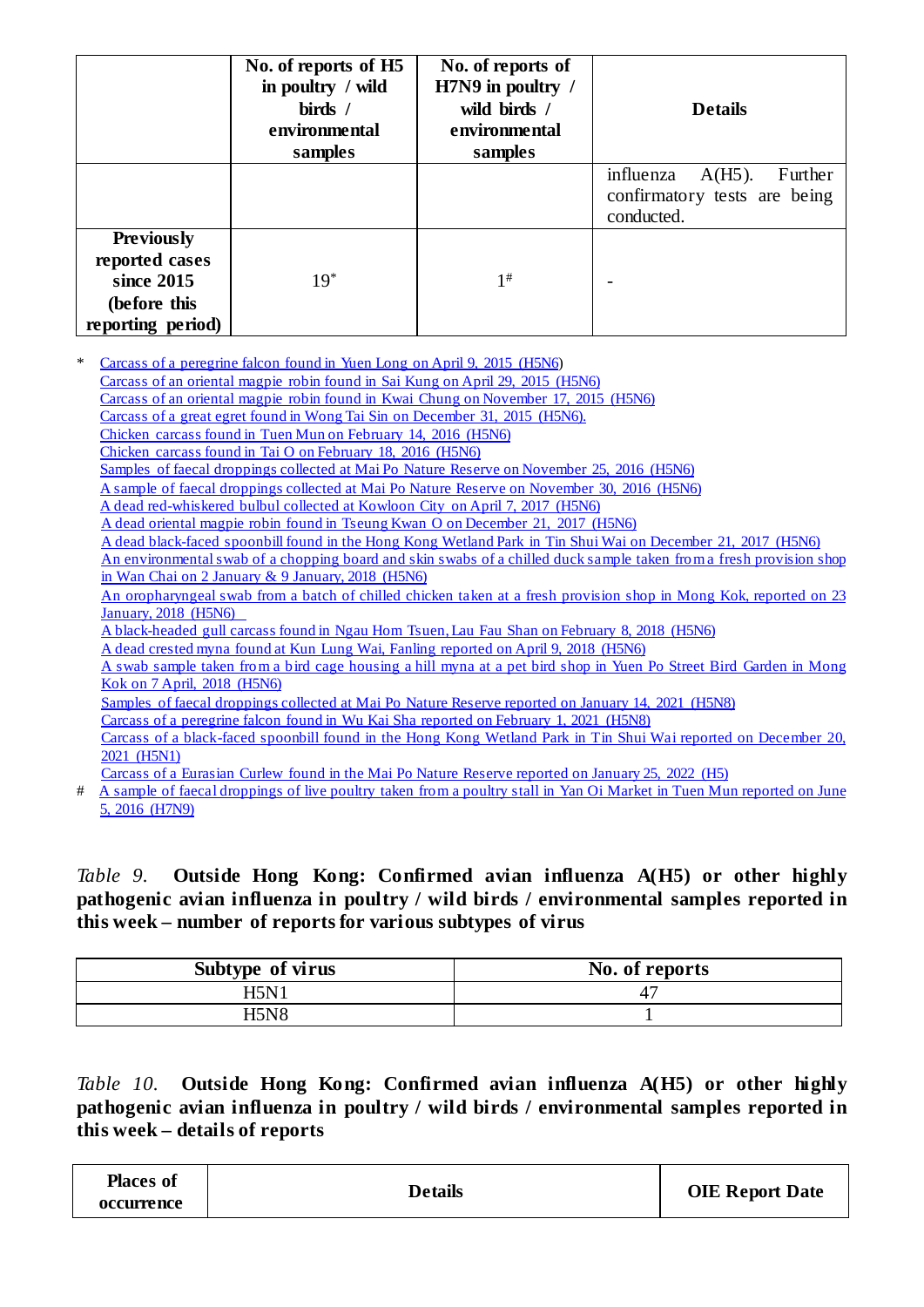|                    | Samples from poultry in Mecklenburg-Vorpommern and<br>Niedersachsen were tested positive for highly pathogenic<br>avian influenza A(H5N1).                                                                                                                                                                   | January 18, 2022                                         |
|--------------------|--------------------------------------------------------------------------------------------------------------------------------------------------------------------------------------------------------------------------------------------------------------------------------------------------------------|----------------------------------------------------------|
| Germany            | Samples from birds in Hessen, Hamburg, Bayern,<br>Sachsen and German were tested positive for highly<br>pathogenic avian influenza A(H5N1).                                                                                                                                                                  | January 19, 2022<br>January 20, 2022<br>January 24, 2022 |
|                    | Samples from poultry and birds in Brandenburg,<br>Nordrhein-Westfalen and Schleswig-Holstein were tested<br>positive for highly pathogenic avian influenza A(H5N1).                                                                                                                                          | January 20, 2022<br>January 24, 2022                     |
|                    | Samples from poultry and birds in Hajdú-Bihar and<br>Szabolcs-Szatmár-Bereg were tested positive for highly<br>pathogenic avian influenza A(H5N1).                                                                                                                                                           | January 18, 2022<br>January 24, 2022                     |
| Hungary            | Samples from birds in Bács-Kiskun, Budapest, Zala,<br>Borsod-Abaúj-Zemplén, Pest, Baranya, Csongrád and<br>Vas were tested positive for highly pathogenic avian<br>influenza A(H5N1).                                                                                                                        | January 18, 2022<br>January 24, 2022                     |
|                    | from poultry and birds in<br>Samples<br>Veneto,<br>Emilia-Romagna, Lombardia, Friuli-Venezia Giulia and<br>Lazio were tested positive for highly pathogenic avian<br>influenza A(H5N1).                                                                                                                      | January 18, 2022<br>January 20, 2022                     |
| Italy              | Samples from birds in Campania and Apulia were tested<br>positive for highly pathogenic avian influenza A(H5N1).                                                                                                                                                                                             | January 18, 2022                                         |
|                    | Samples from poultry in Toscana were tested positive for<br>highly pathogenic avian influenza A(H5N1).                                                                                                                                                                                                       | January 20, 2022                                         |
| <b>Netherlands</b> | Samples from birds in Noord-Brabant, Flevoland,<br>Utrecht,<br>Noord-Holland,<br>Friesland,<br>Zuid-Holland,<br>Limburg, Gelderland, Zeeland, Gelderland, Overijssel,<br>Groningen, Ijsselmeer, Noord-Brabant, Flevoland and<br>Dutch were tested positive for highly pathogenic avian<br>influenza A(H5N1). | January 18, 2022                                         |
| Portugal           | Samples from birds in Santarém and Setúbal were tested<br>positive for highly pathogenic avian influenza A(H5N1).                                                                                                                                                                                            | January 18, 2022<br>January 19 2022                      |
| Spain              | Samples from poultry in Castilla y León were tested<br>positive for highly pathogenic avian influenza A(H5N1).                                                                                                                                                                                               | January 18, 2022                                         |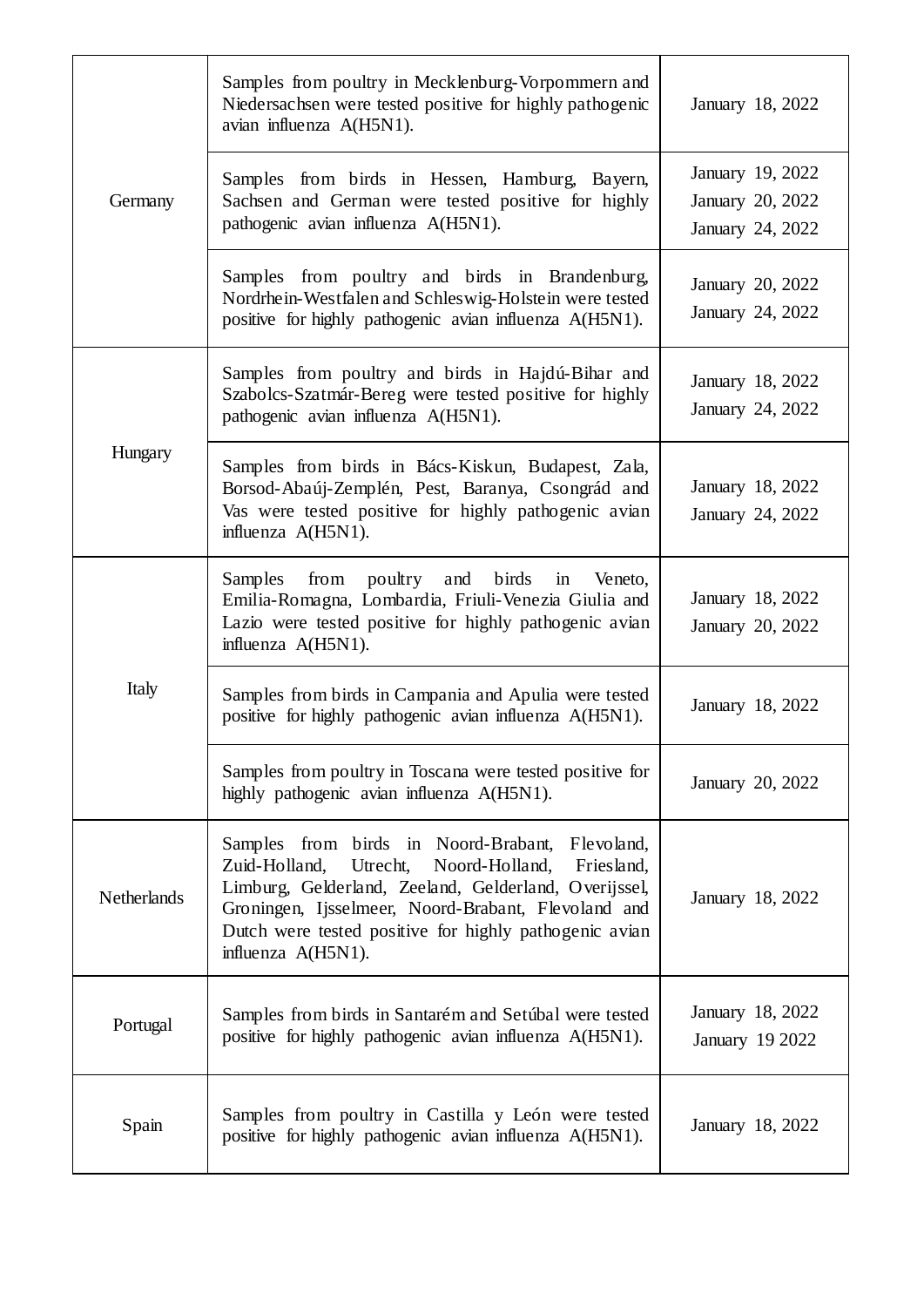| <b>Togo</b> | Samples from poultry in Maritime were tested positive<br>for highly pathogenic avian influenza A(H5N1).                                                                                                                                                                  | January 18, 2022                     |
|-------------|--------------------------------------------------------------------------------------------------------------------------------------------------------------------------------------------------------------------------------------------------------------------------|--------------------------------------|
| Belgium     | Samples from birds in Vlaanderen and Belgian were<br>tested positive for highly pathogenic avian influenza<br>$A(H5N1)$ .                                                                                                                                                | January 19, 2022<br>January 24, 2022 |
| Finland     | Samples from birds in Etelä-Suomen aluehallintovirasto<br>were tested positive for highly pathogenic avian<br>influenza A(H5N1).                                                                                                                                         | January 19, 2022                     |
| Japan       | Samples from poultry in Kagoshima, Ehime, Aomori,<br>Hiroshima, Chiba, Kumamoto, Hygo and Saitama were<br>tested positive for highly pathogenic avian influenza<br>$A(H5N1)$ .                                                                                           | January 19, 2022<br>January 24, 2022 |
| Latvia      | Samples from birds in Rgas were tested positive for<br>highly pathogenic avian influenza A(H5N1).                                                                                                                                                                        | January 19, 2022                     |
| Poland      | Samples from birds in Mazowieckie, Wielkopolskie,<br>Kujawsko-Pomorskie, ódzkie,<br>Zachodniopomorskie,<br>Pomorskie and witokrzyskie were tested positive for<br>highly pathogenic avian influenza A(H5N1).                                                             | January 19, 2022                     |
| Croatia     | birds<br>Samples<br>from<br>Moslavacka,<br>in<br>Vukovarsko-Srijemska,<br>Istarska,<br>Medimurska,<br>Osjecko-Baranjska, Sisacko-Moslavacka,<br>Zagrebaka,<br>Splitsko-Dalmatinska and Karlovacka were tested<br>positive for highly pathogenic avian influenza A(H5N1). | January 20, 2022                     |
| Denmark     | from birds in Sjælland, Nordjylland,<br>Samples<br>Syddanmark, Midtjylland, Hovedstaden and Danish<br>Exclusive Economic Zone were tested positive for highly<br>pathogenic avian influenza A(H5N1).                                                                     | January 20, 2022                     |
|             | Samples from birds in Veterinary Inspection Unit North<br>were tested positive for highly pathogenic avian<br>influenza A(H5N8).                                                                                                                                         | January 21, 2022                     |
| France      | Samples from birds in Grand Est, Hauts-de-France,<br>Auvergne-Rhône-Alpes, Occitanie, Bretagne, Grand Est,<br>Centre-Val de Loire and Bourgogne-Franche-Comté<br>were tested positive for highly pathogenic avian<br>influenza A(H5N1).                                  | January 20, 2022                     |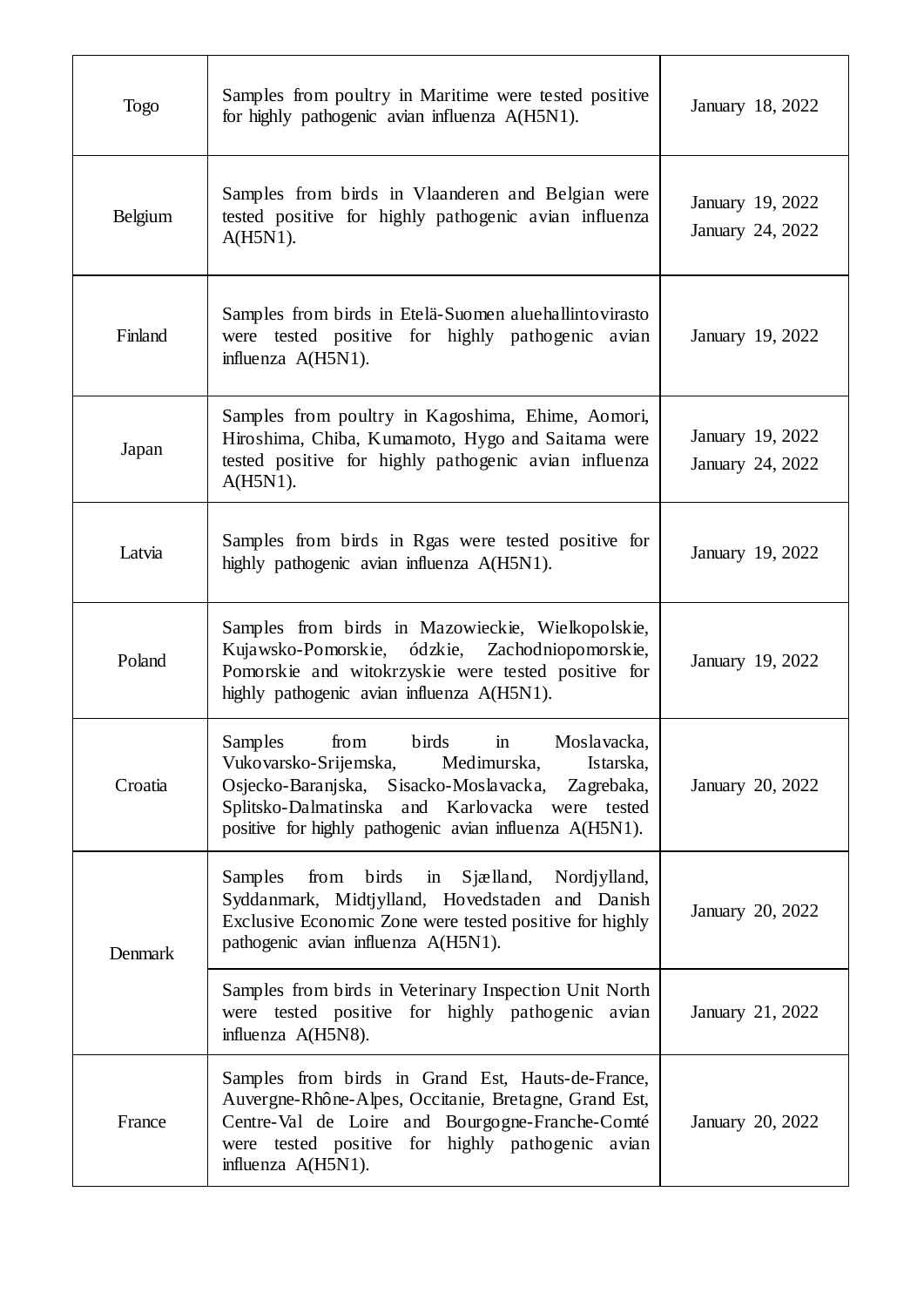| Slovenia          | Samples from birds in Podravska, Spodnjeposavska and<br>Jugovzhodna Slovenija were tested positive for highly<br>pathogenic avian influenza A(H5N1).                                                                            | January 20, 2022 |
|-------------------|---------------------------------------------------------------------------------------------------------------------------------------------------------------------------------------------------------------------------------|------------------|
|                   | Samples from poultry and birds in Western Cape,<br>Gauteng, North West, Free State, Eastern Cape and<br>tested positive for highly<br>KwaZulu-Natal were<br>pathogenic avian influenza A(H5N1).                                 | January 20, 2022 |
| South Africa      | Samples from poultry in Mpumalanga were tested<br>positive for highly pathogenic avian influenza A(H5N1).                                                                                                                       | January 20, 2022 |
|                   | Samples from birds in Limpopo were tested positive for<br>highly pathogenic avian influenza A(H5N1).                                                                                                                            | January 20, 2022 |
| Ireland           | Samples from birds in Offaly, Kerry, Longford,<br>Monaghan, Wexford, Roscommon, Galway, Donegal,<br>Kildare, Dublin, Waterford, Tipperary and Cork were<br>tested positive for highly pathogenic avian influenza<br>$A(H5N1)$ . | January 21, 2022 |
| <b>Israel</b>     | Samples from birds in HaZafon, HaDarom, Haifa,<br>Jerusalem and HaMerkaz were tested positive for highly<br>pathogenic avian influenza A(H5N1).                                                                                 | January 21, 2022 |
| Norway            | Samples from birds in Agder and Vestland were tested<br>positive for highly pathogenic avian influenza A(H5N1).                                                                                                                 | January 21, 2022 |
| Slovakia          | Samples from poultry and birds in Trnavský were tested<br>positive for highly pathogenic avian influenza A(H5N1).                                                                                                               | January 21, 2022 |
|                   | Samples from birds in Bratislavský were tested positive<br>for highly pathogenic avian influenza A(H5N1).                                                                                                                       | January 21, 2022 |
| United<br>Kingdom | Samples from poultry and birds in England, Scotland,<br>Wales and Northern Ireland were tested positive for<br>highly pathogenic avian influenza A(H5N1).                                                                       | January 21, 2022 |
| Austria           | Samples from birds in Niederösterreich, Oberösterreich,<br>Wien, Steiermark and Kärnten were tested positive for<br>highly pathogenic avian influenza A(H5N1).                                                                  | January 24, 2022 |
| Burkina Faso      | Samples from poultry in Centre were tested positive for<br>highly pathogenic avian influenza A(H5N1).                                                                                                                           | January 24, 2022 |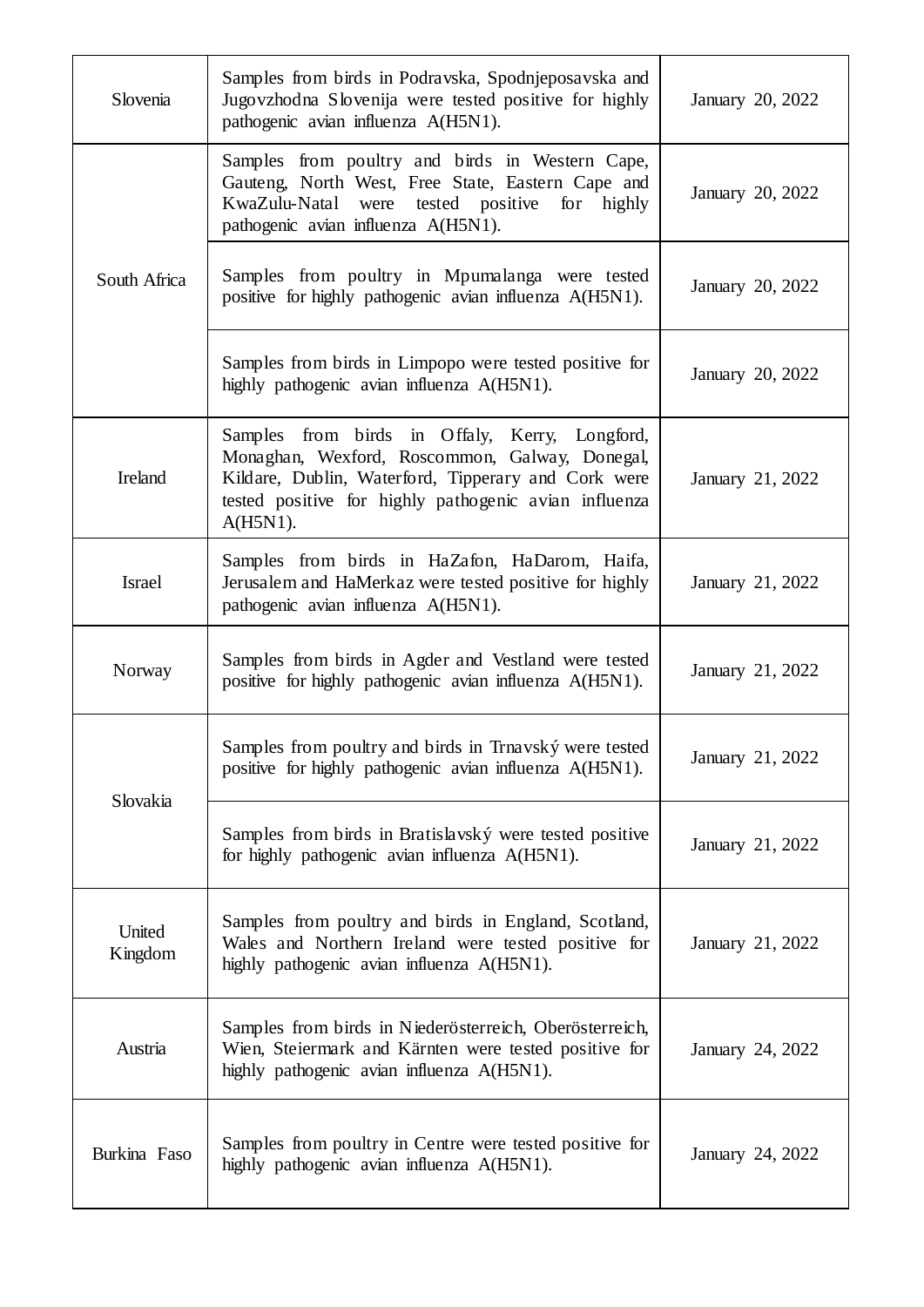| Moldova | Samples from poultry in Teleneti were tested positive for<br>highly pathogenic avian influenza A(H5N1).                                                      | January 24, 2022 |
|---------|--------------------------------------------------------------------------------------------------------------------------------------------------------------|------------------|
| Sweden  | Samples from birds in Skåne, Södermanland, Halland,<br>Kalmar, Stockholm and Blekinge were tested positive for<br>highly pathogenic avian influenza A(H5N1). | January 24, 2022 |

For cumulative reports of avian influenza A(H5) or other highly pathogenic avian influenza in poultry / wild birds, please refer to the **OIE** website.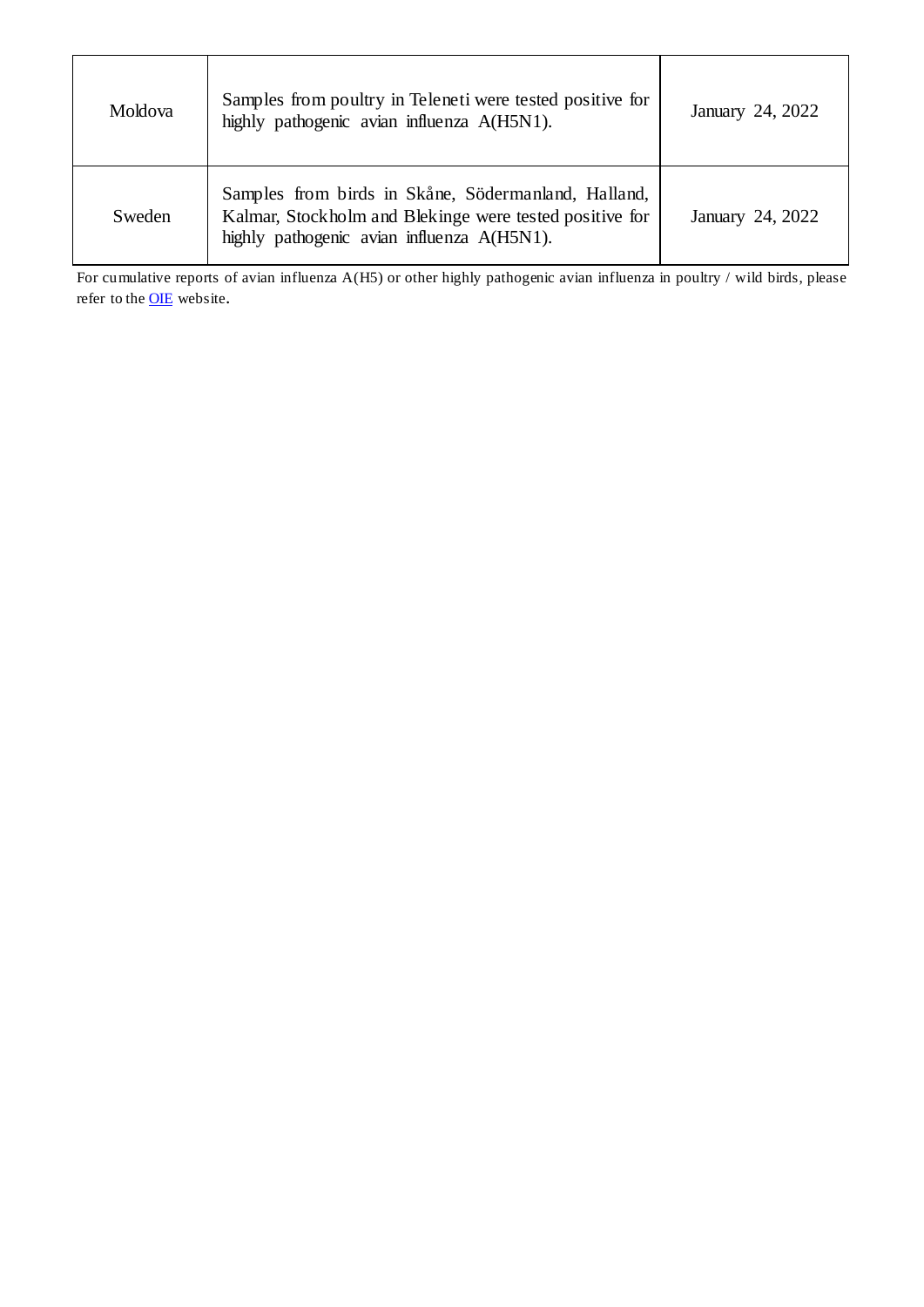*Table 11.* **Countries / areas with documented human infection with avian influenza A(H7N9) or highly pathogenic avian influenza (including infections in humans/birds and relevant environmental samples) in the past 6 months (as of January 24, 2022)**

|                          | Human cases      |                                                                                  | Poultry cases / other related samples |                                                         | Wild bird cases / other related samples |                                                                                                 |
|--------------------------|------------------|----------------------------------------------------------------------------------|---------------------------------------|---------------------------------------------------------|-----------------------------------------|-------------------------------------------------------------------------------------------------|
| <b>Countries / Areas</b> | Subtype of virus | Date of last report /<br>onset of last reported case<br>(Subtype in this report) | Subtype of virus                      | Date of last report<br>(Subtype in this report)         | Subtype of virus                        | Date of last report<br>(Subtype in this report)                                                 |
| Austria                  | $\sim$           |                                                                                  | $\overline{H5}$                       | 26/11/2021 (H5N1)                                       | $\overline{H5}$                         | 24/01/2022 (H5N1)                                                                               |
| Belgium                  |                  |                                                                                  | H <sub>5</sub>                        | 04/01/2022 (H5N1)                                       | H <sub>5</sub>                          | 15/09/2021 (H5N8)<br>30/11/2021*<br>24/01/2022 (H5N1)                                           |
| Benin                    |                  |                                                                                  | H <sub>5</sub>                        | 09/09/2021*<br>27/12/2021 (H5N1)                        |                                         |                                                                                                 |
| Bosnia and Herzegovina   | $\sim$           | $\overline{a}$                                                                   | $\omega$                              | $\mathbb{Z}^2$                                          | H <sub>5</sub>                          | 12/11/2021 (H5N1)                                                                               |
| Botswana                 | $\sim$           |                                                                                  | H <sub>5</sub>                        | 06/09/2021 (H5N1)                                       |                                         |                                                                                                 |
| Bulgaria                 | $\sim$           | $\overline{a}$                                                                   | H <sub>5</sub>                        | 12/07/2021*                                             |                                         |                                                                                                 |
| Burkina Faso             | $\blacksquare$   | $\overline{\phantom{a}}$                                                         | H <sub>5</sub>                        | 24/01/2022 (H5N1)                                       | $\sim$                                  |                                                                                                 |
| Canada                   | $\overline{a}$   | $\blacksquare$                                                                   | $\sim$                                | $\sim$                                                  | H <sub>5</sub>                          | 13/01/2022 (H5N1)                                                                               |
| Cote D'Ivoire            |                  |                                                                                  | H <sub>5</sub>                        | 10/09/2021 (H5N1)                                       |                                         |                                                                                                 |
| Croatia                  | $\sim$           |                                                                                  | H <sub>5</sub>                        | 14/01/2022 (H5N1)                                       | H <sub>5</sub>                          | 20/01/2022 (H5N1)                                                                               |
| Czech Republic           |                  |                                                                                  | H <sub>5</sub>                        | 30/07/2021 (H5N8)<br>26/10/2021*<br>03/01/2022 (H5N1)   | H <sub>5</sub>                          | 20/12/2021 (H5N1)                                                                               |
| Denmark                  |                  |                                                                                  | H <sub>5</sub>                        | $03/11/2021*$<br>06/01/2022 (H5N1)<br>13/01/2022 (H5N8) | H <sub>5</sub>                          | 20/01/2022 (H5N1)<br>21/01/2022 (H5N8)                                                          |
| Egypt                    | $\blacksquare$   | $\overline{\phantom{a}}$                                                         | Endemic (H5)                          | Endemic (H5N1)                                          | $\overline{\phantom{a}}$                | $\mathcal{L}^{\mathcal{A}}$                                                                     |
| Estonia                  |                  |                                                                                  | H <sub>5</sub>                        | 02/12/2021 (H5N8)                                       | H <sub>5</sub>                          | 13/10/2021 (H5N8)<br>20/12/2021 (H5N1)                                                          |
| Faroe Islands            | $\blacksquare$   | $\overline{\phantom{a}}$                                                         | $\blacksquare$                        | $\blacksquare$                                          | H <sub>5</sub>                          | 17/01/2022 (H5N1)                                                                               |
| Finland                  |                  |                                                                                  | $\sim$                                |                                                         | H <sub>5</sub>                          | 14/12/2021 (H5N8)<br>19/01/2022 (H5N1)                                                          |
| France                   |                  |                                                                                  | H <sub>5</sub>                        | 05/08/2021 (H5N8)<br>13/01/2022 (H5N1)                  | H <sub>5</sub><br>H7                    | 04/08/2021 (H5N3)<br>09/08/2021*<br>29/10/2021 (H5N8)<br>20/01/2022 (H5N1)<br>29/10/2021 (H7N7) |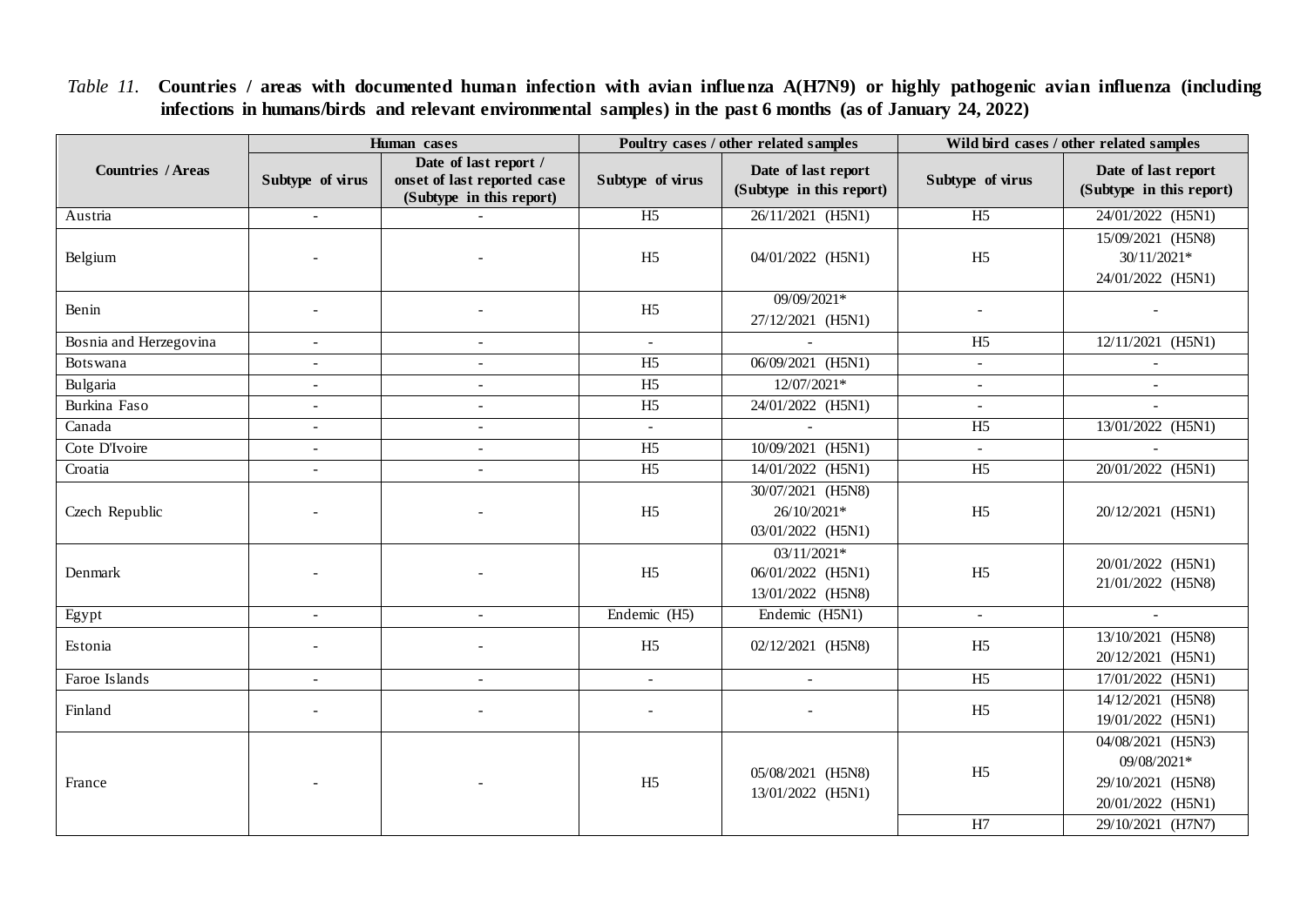|                                                  | Human cases              |                                                                                  | Poultry cases / other related samples |                                                     | Wild bird cases / other related samples |                                                 |
|--------------------------------------------------|--------------------------|----------------------------------------------------------------------------------|---------------------------------------|-----------------------------------------------------|-----------------------------------------|-------------------------------------------------|
| <b>Countries / Areas</b>                         | Subtype of virus         | Date of last report /<br>onset of last reported case<br>(Subtype in this report) | Subtype of virus                      | Date of last report<br>(Subtype in this report)     | Subtype of virus                        | Date of last report<br>(Subtype in this report) |
| Germany                                          |                          |                                                                                  | H <sub>5</sub>                        | 01/07/2021 (H5N8)<br>20/01/2022 (H5N1)              | H <sub>5</sub>                          | 24/01/2022 (H5N1)                               |
| Ghana                                            |                          |                                                                                  | H <sub>5</sub>                        | 21/07/2021*<br>05/08/2021 (H5N1)                    |                                         |                                                 |
| Greece                                           | $\overline{\phantom{a}}$ |                                                                                  | $\mathbf{u}$                          |                                                     | H <sub>5</sub>                          | 10/12/2021 (H5N1)                               |
| Kong<br>Special<br>Hong<br>Administrative Region |                          |                                                                                  |                                       |                                                     | H <sub>5</sub>                          | 28/12/2021 (H5N1)                               |
| Hungary                                          | $\overline{a}$           |                                                                                  | H <sub>5</sub>                        | 18/01/2022 (H5N1)                                   | H <sub>5</sub>                          | 24/01/2022 (H5N1)                               |
| India                                            |                          |                                                                                  | H <sub>5</sub>                        | 23/09/2021 (H5N8)<br>16/12/2021 (H5N1)              | H <sub>5</sub>                          | 07/12/2021 (H5N1)<br>07/12/2021 (H5N8)          |
| Indonesia                                        | $\overline{a}$           | $\sim$                                                                           | Endemic (H5)                          | Endemic (H5N1)                                      | $\sim$                                  |                                                 |
| Iran                                             |                          |                                                                                  | H <sub>5</sub>                        | $\overline{14/09/2021}$ (H5N8)<br>10/01/2022 (H5N5) |                                         |                                                 |
| Ireland                                          |                          |                                                                                  | H <sub>5</sub>                        | 14/01/2022 (H5N1)                                   | H <sub>5</sub>                          | 16/08/2021 (H5N3)<br>21/01/2022 (H5N1)          |
| Israel                                           | $\sim$                   |                                                                                  | H <sub>5</sub>                        | 13/01/2022 (H5N1)                                   | H <sub>5</sub>                          | 21/01/2022 (H5N1)                               |
| Italy                                            |                          |                                                                                  | H <sub>5</sub>                        | 20/01/2022 (H5N1)                                   | H <sub>5</sub>                          | 18/01/2022 (H5N1)                               |
| Japan                                            |                          |                                                                                  | H <sub>5</sub>                        | 13/12/2021 (H5N8)<br>24/01/2022 (H5N1)              | H <sub>5</sub>                          | 24/11/2021 (H5N8)                               |
| Kazakhstan                                       | $\overline{a}$           |                                                                                  | H <sub>5</sub>                        | $15/11/2021*$                                       | $\sim$                                  |                                                 |
| Korea                                            | $\sim$                   |                                                                                  | H <sub>5</sub>                        | 10/01/2022 (H5N1)                                   | H <sub>5</sub>                          | 04/01/2022 (H5N1)                               |
| Lao People's Democratic<br>Republic              |                          |                                                                                  | H <sub>5</sub>                        | 14/10/2021*                                         |                                         |                                                 |
| Latvia                                           |                          |                                                                                  | $\overline{a}$                        |                                                     | H <sub>5</sub>                          | 28/12/2021 (H5N8)<br>19/01/2021 (H5N1)          |
| Lesotho                                          | $\blacksquare$           |                                                                                  | H <sub>5</sub>                        | $07/07/2021*$                                       | $\sim$                                  |                                                 |
| Lithuania                                        |                          |                                                                                  | H <sub>5</sub>                        | 04/08/2021 (H5N8)                                   | H <sub>5</sub>                          | 04/08/2021 (H5N8)                               |
|                                                  |                          |                                                                                  |                                       |                                                     | H7                                      | 04/08/2021 (H7N7)                               |
| Luxembourg                                       |                          |                                                                                  | $\overline{a}$                        |                                                     | H <sub>5</sub>                          | 30/12/2021 (H5N8)<br>06/01/2022 (H5N1)          |
| Mainland China                                   |                          |                                                                                  |                                       |                                                     |                                         |                                                 |
| Chongqing Municipality                           | H <sub>5</sub>           | 16/09/2021 (H5N6)                                                                | $\sim$                                | $\sim$                                              |                                         |                                                 |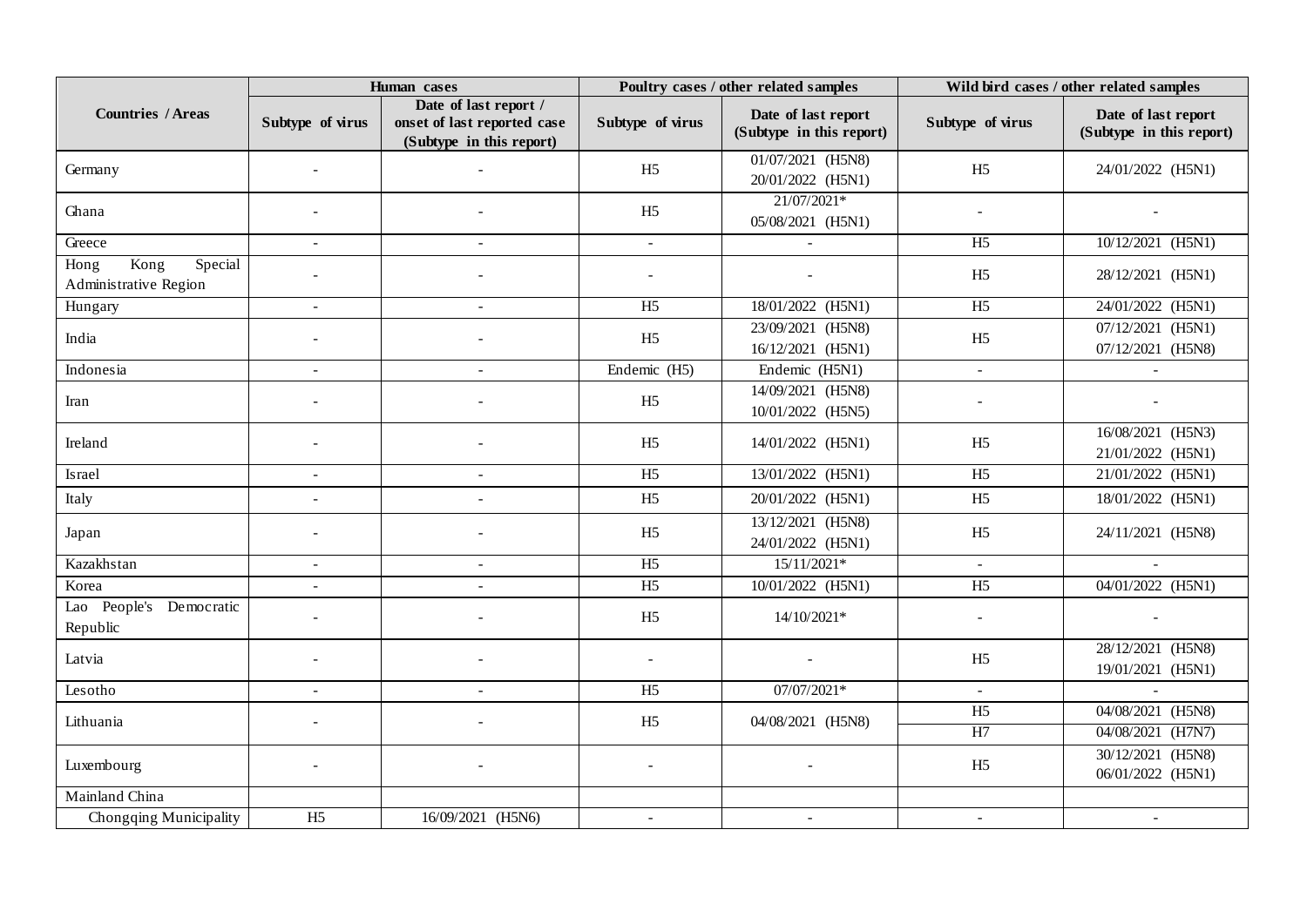|                           |                  | Human cases                 | Poultry cases / other related samples |                          | Wild bird cases / other related samples |                          |
|---------------------------|------------------|-----------------------------|---------------------------------------|--------------------------|-----------------------------------------|--------------------------|
| <b>Countries / Areas</b>  |                  | Date of last report /       |                                       | Date of last report      |                                         | Date of last report      |
|                           | Subtype of virus | onset of last reported case | Subtype of virus                      | (Subtype in this report) | Subtype of virus                        | (Subtype in this report) |
|                           |                  | (Subtype in this report)    |                                       |                          |                                         |                          |
|                           |                  | 31/07/2021 (H5N6)           |                                       |                          |                                         |                          |
|                           |                  | 13/09/2021 (H5N6)           |                                       |                          |                                         |                          |
| Guangdong                 | H <sub>5</sub>   | 20/10/2021 (H5N6)           |                                       |                          |                                         |                          |
|                           |                  | 03/12/2021 (H5N6)           |                                       |                          |                                         |                          |
|                           |                  | 31/12/2021 (H5N6)           |                                       |                          |                                         |                          |
|                           |                  | 06/07/2021 (H5N6)           |                                       |                          |                                         |                          |
|                           |                  | 14/08/2021 (H5N6)           |                                       |                          |                                         |                          |
|                           |                  | 17/08/2021 (H5N6)           |                                       |                          |                                         |                          |
|                           |                  | 23/08/2021 (H5N6)           |                                       |                          |                                         |                          |
| H <sub>5</sub><br>Guangxi |                  | 25/08/2021 (H5N6)           |                                       |                          |                                         |                          |
|                           |                  | 15/11/2021 (H5N6)           |                                       |                          |                                         |                          |
|                           |                  | 19/12/2021 (H5N6)           |                                       |                          |                                         |                          |
|                           |                  | 23/12/2021 (H5N6)           |                                       |                          |                                         |                          |
| Hebei                     | $\sim$           |                             | $\sim$                                | $\sim$                   | H <sub>5</sub>                          | 30/11/2021 (H5N1)        |
|                           |                  | 26/07/2021 (H5N6)           |                                       |                          |                                         |                          |
|                           |                  | 02/08/2021 (H5N6)           |                                       |                          |                                         |                          |
|                           |                  | 29/08/2021 (H5N6)           |                                       |                          |                                         |                          |
|                           |                  | 08/09/2021 (H5N6)           |                                       |                          |                                         |                          |
| Hunan                     | H <sub>5</sub>   | 25/09/2021 (H5N6)           |                                       |                          |                                         |                          |
|                           |                  | 03/10/2021 (H5N6)           |                                       |                          |                                         |                          |
|                           |                  | 22/11/2021 (H5N6)           |                                       |                          |                                         |                          |
|                           |                  | 24/11/2021 (H5N6)           |                                       |                          |                                         |                          |
|                           |                  | 04/12/2021 (H5N6)           |                                       |                          |                                         |                          |
|                           |                  | 13/07/2021 (H5N6)           |                                       |                          |                                         |                          |
|                           |                  | 17/11/2021 (H5N6)           |                                       |                          |                                         |                          |
| Sichuan                   | H <sub>5</sub>   | 01/12/2021 (H5N6)           |                                       |                          |                                         |                          |
|                           |                  | 08/12/2021 (H5N6)           |                                       |                          |                                         |                          |
| Zhejiang                  | H <sub>5</sub>   | 15/12/2021 (H5N6)           | $\sim$                                | $\sim$                   | $\sim$                                  | $\sim$                   |
| Moldova                   | $\omega$         | $\sim$                      | H <sub>5</sub>                        | 24/01/2022 (H5N1)        | $\sim$                                  | $\equiv$                 |
|                           |                  |                             |                                       |                          |                                         | 03/12/2021 (H5N8)        |
| Netherlands               |                  |                             | H <sub>5</sub>                        | 16/07/2021 (H5N8)        | H <sub>5</sub>                          | 20/12/2021*              |
|                           |                  |                             |                                       | 07/01/2022 (H5N1)        |                                         | 18/01/2022 (H5N1)        |
| Niger                     | $\sim$           | $\sim$                      | H <sub>5</sub>                        | 07/01/2022 (H5N1)        | $\sim$                                  | $\sim$                   |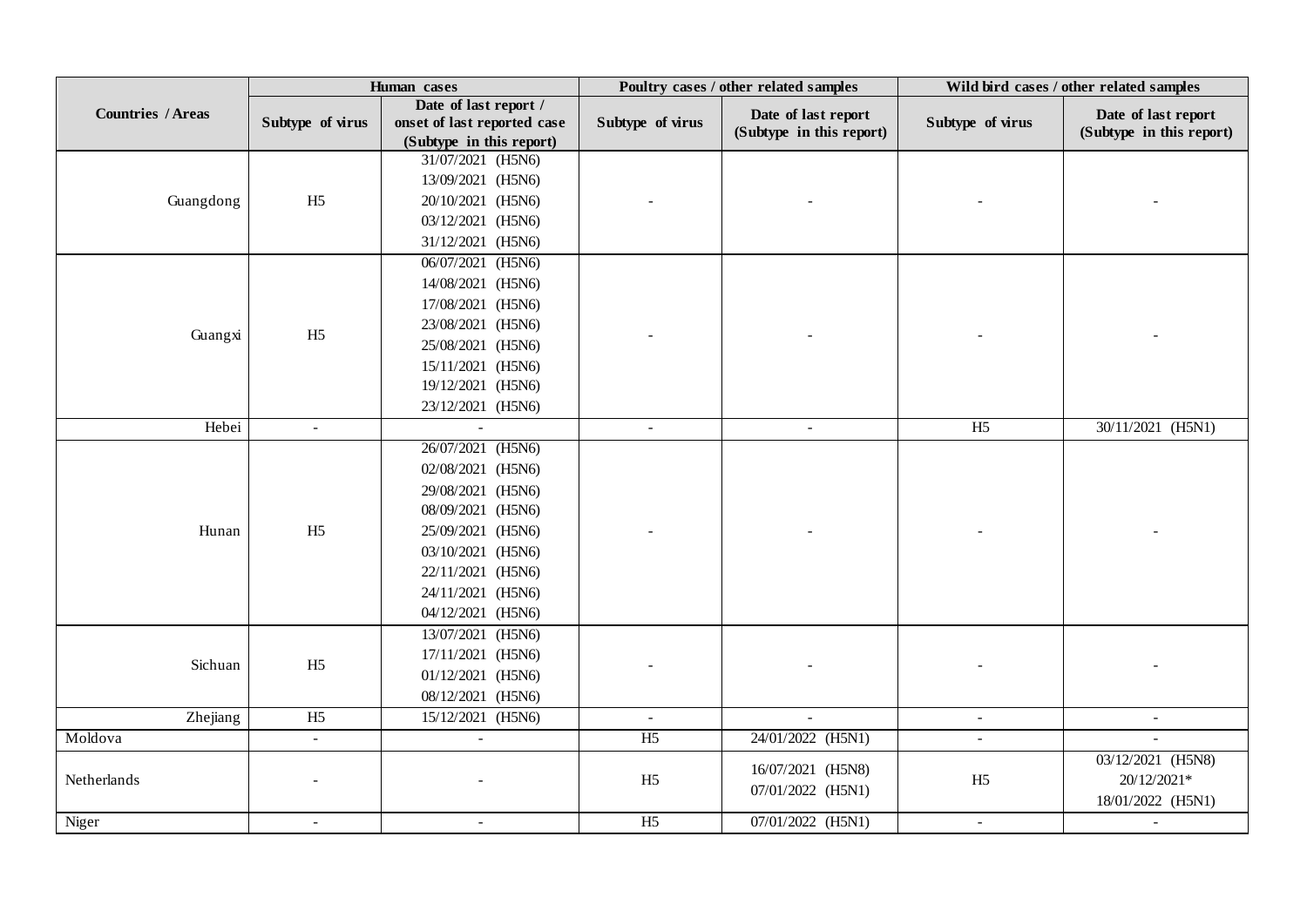|                          | Human cases              |                                                                                  | Poultry cases / other related samples |                                                 | Wild bird cases / other related samples |                                                                                                 |
|--------------------------|--------------------------|----------------------------------------------------------------------------------|---------------------------------------|-------------------------------------------------|-----------------------------------------|-------------------------------------------------------------------------------------------------|
| <b>Countries / Areas</b> | Subtype of virus         | Date of last report /<br>onset of last reported case<br>(Subtype in this report) | Subtype of virus                      | Date of last report<br>(Subtype in this report) | Subtype of virus                        | Date of last report<br>(Subtype in this report)                                                 |
| Nigeria                  | $\blacksquare$           |                                                                                  | H <sub>5</sub>                        | 17/01/2022 (H5N1)                               | $\sim$                                  |                                                                                                 |
| Norway                   |                          |                                                                                  | H <sub>5</sub>                        | 09/12/2021 (H5N1)                               | H <sub>5</sub>                          | 03/09/2021 (H5N8)<br>21/01/2022 (H5N1)                                                          |
| Pakistan                 |                          |                                                                                  | H <sub>5</sub>                        | 09/09/2021 (H5N8)<br>06/01/2022*                |                                         |                                                                                                 |
| Poland                   |                          |                                                                                  | H <sub>5</sub>                        | 24/09/2021 (H5N8)<br>12/01/2022 (H5N1)          | H <sub>5</sub>                          | 19/01/2022 (H5N1)                                                                               |
| Portugal                 |                          |                                                                                  | H <sub>5</sub>                        | 03/01/2022 (H5N1)                               | H <sub>5</sub>                          | 19/01/2022 (H5N1)                                                                               |
| Romania                  |                          |                                                                                  | $\equiv$                              | $\sim$                                          | H <sub>5</sub>                          | 10/01/2022 (H5N1)                                                                               |
| Russia                   |                          |                                                                                  | H <sub>5</sub>                        | $07/12/2021*$<br>17/12/2021 (H5N1)              | H <sub>5</sub>                          | 07/12/2021 (H5N1)<br>08/12/2021*                                                                |
| Serbia                   |                          |                                                                                  |                                       |                                                 | H <sub>5</sub>                          | 15/10/2021 (H5N8)<br>29/10/2021 (H5N2)<br>26/11/2021 (H5N1)                                     |
| Slovakia                 |                          |                                                                                  | H <sub>5</sub>                        | 21/01/2022 (H5N1)                               | H <sub>5</sub>                          | 20/09/2021 (H5N8)<br>21/01/2022 (H5N1)                                                          |
| Slovenia                 | $\sim$                   |                                                                                  | H <sub>5</sub>                        | 29/12/2021 (H5N1)                               | H <sub>5</sub>                          | 20/01/2022 (H5N1)                                                                               |
| South Africa             | $\overline{a}$           |                                                                                  | H <sub>5</sub>                        | 20/01/2022 (H5N1)                               | H <sub>5</sub>                          | $20/01/2022$ (H5N1)                                                                             |
| Spain                    | $\sim$                   | $\sim$                                                                           | $\overline{H5}$                       | 18/01/2022 (H5N1)                               | $\overline{H5}$                         | 14/01/2022 (H5N1)                                                                               |
| Sweden                   |                          |                                                                                  | H <sub>5</sub>                        | 05/01/2022 (H5N1)                               | H <sub>5</sub>                          | 29/09/2021*<br>29/09/2021 (H5N4)<br>29/09/2021 (H5N5)<br>03/01/2022 (H5N8)<br>24/01/2022 (H5N1) |
| Switzerland              | $\overline{\phantom{a}}$ |                                                                                  | H <sub>5</sub>                        | 25/11/2021 (H5N1)                               | H <sub>5</sub>                          | 08/09/2021 (H5N4)<br>27/12/2021 (H5N1)                                                          |
| Taiwan                   |                          |                                                                                  | H <sub>5</sub>                        | 13/01/2022 (H5N2)<br>13/01/2022 (H5N5)          | H <sub>5</sub>                          | 13/09/2021 (H5N2)<br>27/12/2021 (H5N1)                                                          |
| Togo                     | $\sim$                   |                                                                                  | H <sub>5</sub>                        | 18/01/2022 (H5N1)                               | $\sim$                                  |                                                                                                 |
| Ukraine                  | $\sim$                   |                                                                                  | $\blacksquare$                        |                                                 | H <sub>5</sub>                          | $14/12/2021*$                                                                                   |
| United Kingdom           | H <sub>5</sub>           | 06/01/2022*                                                                      | H <sub>5</sub>                        | 13/09/2021 (H5N8)<br>21/01/2022 (H5N1)          | H <sub>5</sub>                          | 13/09/2021 (H5N8)<br>01/10/2021 (H5N3)<br>01/10/2021 (H5N5)                                     |